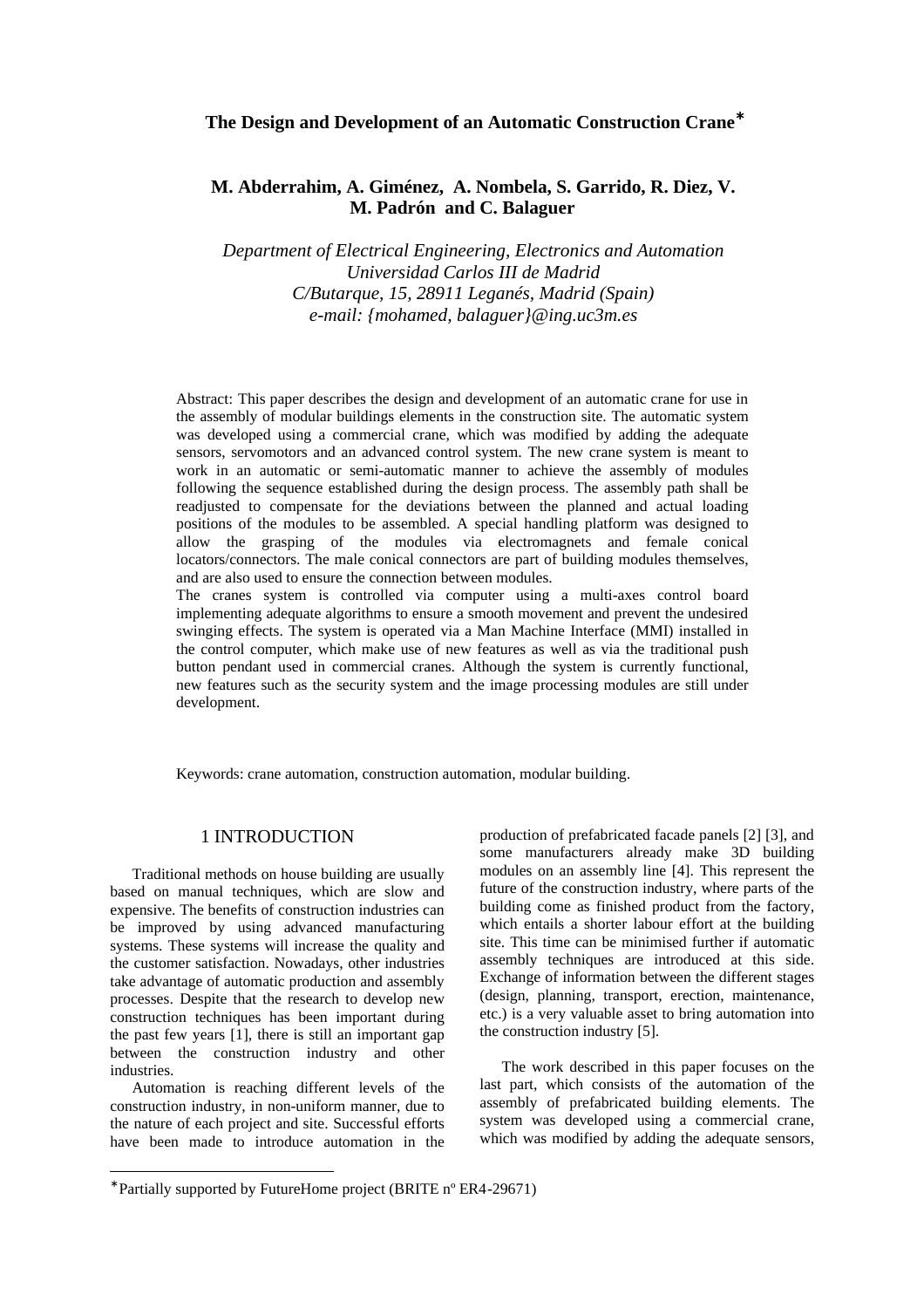servomotors and an advanced control system. The adapted crane can be used as a traditional machine, which is operated by a hand-held push button pendant, as well as in automatic mode. In the latter mode the handled parts " prefabricated modules" are taken from their loading locations to their final positions in the building through a pre-calculated path, which avoids obstacle and already assembled parts of the building.

The rest of the paper describes the different elements of the automated crane.

# 2. CRANE DESIGN

#### *2.1 The Crane Structure.*

The size of the crane to undergo adaptation had to be decided taking into account the assembly tests to be performed and the available resources including the space. Due to the impracticality of using real size 3D prefabricated building modules we opted for preparing 1/3 scaled model of these elements with the main constituents (structure and connectors). It has been though practical to use a small size Gantry crane to fit in the laboratory space. Assembly simulation tests were used to select the size and characteristics of the crane structure, figure 1.



**Figure 1**. Drawing of the gantry crane taken from the simulation

The purchased conventional crane has been stripped from its conventional motors and wiring in order to adapt it by including the adequate servomotors and controls.

#### *2.2 Crane Conversion.*

The crane have been fitted with new equipment to make it function similar to a Cartesian robot manipulator. New electrical servo motors have been selected to replace the old ones. All motors are fitted with a position sensors (3 resolvers and encoder). Two motors drive the crane bridge through reduction

gears ending in graphite treated ductile cast iron wheels, which move on top of steel rail.

The trolley supports the hoisting motor, the drum and the trolley motor. The trolley slide on the main beam of the bridge (wide flange H-profile beam).

All newly added motors are AC brushless servomotors fitted with planetary gear, brake and resolver. These servomotors are coupled to the end trucks and trolley via steel made couplings.

The original hoist motor was kept. This motor comes with gear, brake and security sensors. An incremental encoder has been added to allow the position control of this axis. The drum supports the mechanical cable of the crane.

#### *2.3 Motors and Control Sensors*

In addition to position sensors mentioned above, more sensors and safety devices were fitted to the crane. Limit switches were fitted in each movement axis of the crane to prevent handling objects beyond these points. To ensure more security, about ten centimetres after the limit switches mechanical blocking mechanisms were installed, with rubber buffers to avoid direct collision between metal parts.

To measure swinging of the load an inclinometer was installed on top of the handling platform, which will be described later. The device measures the inclination angle about two axes. This information will be used to reduce the load swinging using the control system.

The motion of the crane joints is ensured by the described motors and adequate drivers; one for each motor. These drivers receive the control signals from the multi-axes control board installed in a PC and produce the corresponding Power to make the motors move according to orders. These power drive are based on PWM technology. They can vary the motor speed to achieve fine acceleration and deceleration and can give maximum torque at zero speed.

### *2.4 Joint Control Board*

The motion control is guaranteed by a commercial multi-axes control plug-in board. The selected board is the PMAC-PC board from Delta Tau Data Systems. It is one of the most powerful, most versatile and cost effective motion controllers according to the manufacturer description. It is able of handling up to 8 simultaneous axes. The PMAC's speed response and power allow it to handle complex motion trajectories, difficult servo filters, advanced computation algorithms, and sophisticated I/O logic simultaneously. The PMAC board and control software are hosted in the same PC; designated Control PC. Among other, software the PC run the program that controls the joint motion. Figure 2 shows the main motion and control hardware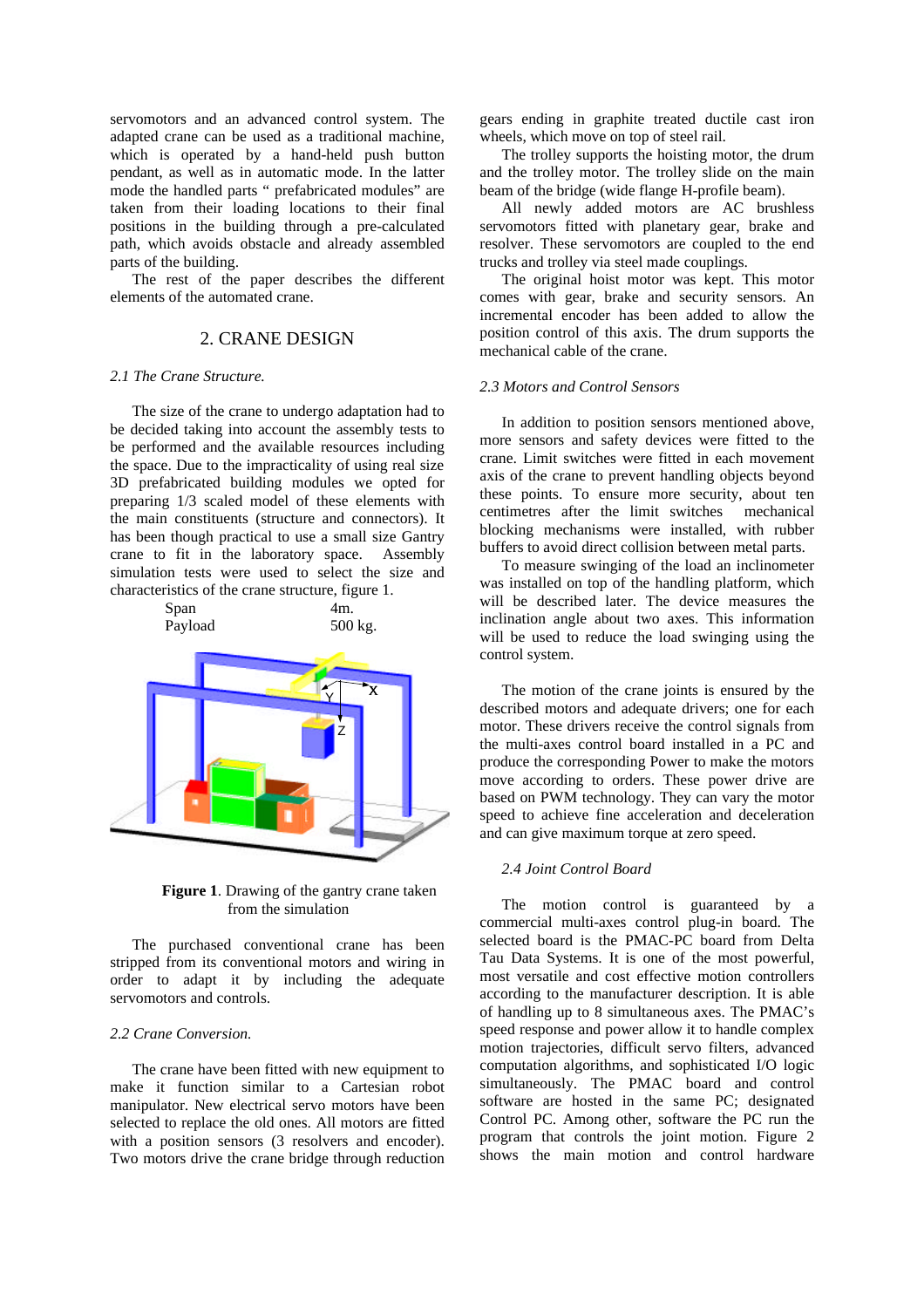

Figure 2: General hardware architecture for motion control applications

interconnections in addition to other details as explained bellow.

In addition to the motion control hardware it was necessary to include more sensors and devices to increase the security and simplify the operation of the automatic system as mentioned above. The information from limit switches is fed back to the control board to prevent motion beyond the accepted limits. The information from the inclinometer is read by the computer via the serial port and a program that extract the swing angles of the crane cables. Those angles are used then by the control algorithm.

As shown in figure 2 The control PC also hosts a frame grabber, which receives the image from four cameras located at adequate location of the crane to monitor and aid the positioning of the load.

## 3. SOFTWARE

The use of Windows was recommended because of the software support to part of the used hardware and for reasons operation ease. The control and operation software was designed in way to allow the crane to be operated manually or in an automatic manner. The programmes were written in the C++ language as separate modules, each responsible for a given function. These modules are linked to complement each other and perform the task of control and monitoring. All sensor reading are made via sent to main program via their corresponding modules (drivers); see figure 3. The main program is

the link between the majority of these routines. The operator interact with the crane system via a Graphical Man Machine Interface (MMI or GUI), coded as part of the main program.

The main program calls and executes the other modules when necessary. For instance, if a given movement is required, The actual joint positions are read and an adequate trajectory profile is calculated for each joint then using the instant position and the inclinometer information through the serial port, the used algorithm generate the control signal and send it to the control board. The latter ensures moving the motors via the power drivers. The control board monitor several data and signals while moving the motors. If the emergency button is pressed all movements are halted. The frame grabbing module on the other hand is responsible for capturing the image from the cameras and showing them on screen of the operator. There is an image processing modules which looks for some predefined features to locate building modules or parts in the site. Although this module is not finalised at the time of writing this paper, initial results are satisfactory.

## 4. CRANE OPERATION

As mentioned in the previous section a graphical MMI is main interaction tool between the operator and the automated crane. However, the system is designed to function as a traditional crane fitted with the handling platform, described in next section.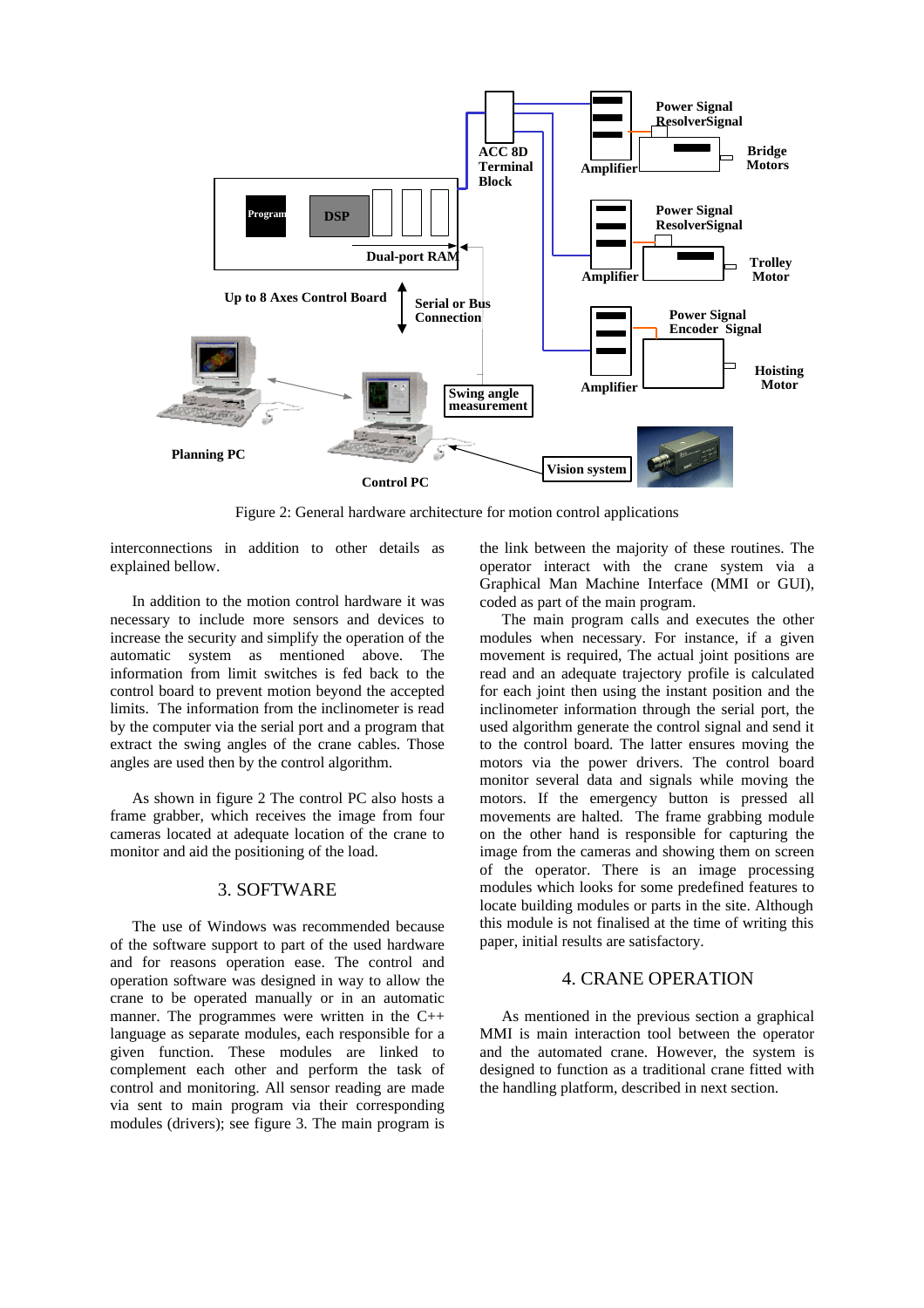

Figure 3: General software architecture for control and operation of the system

#### *4.1 The Automatic Mode*

During the automatic mode the crane is able to move minimum intervention from the operator, following trajectories read from the database of the project in hand. When parts and building are moved to their required final positions, this information can communicated to the database. This information permits to know instantly the current progress of the assembly and the project as a whole.

Sequence of movement can also be coded via the programming editor provided as part of the MMI, Figure 2. The recommended operation mode is the semi automatic, where most of the assembly task is programmed but confirmation from the operator is required during the handling key situations.

The MMI is to provide the user visual information about the state of various elements of the crane and useful tools and features as listed bellow:

1. a menu/tool bar for choosing program files, saving, editing, configurations, help …etc.

2. Mode (automatic/manual),

3. a graphical hand-held like pendant for manual mode,

- 4. all sensors status (values),
- 5. the 3 cameras' views, optional
- 6. an alarm icon,
- 7 a halt button,
- 8. a programming window,
- 9 The status of the joints (actual values).

10. a tool for saving the accomplished steps for database use and more features that may be useful for the project being executed.

Command line for executing programs such as:

- Motion programs for the PMAC control board
- PLC programs for the PMAC control board
- Drivers for the sensors like inclinometer, cameras
- Image processing software for the vision system

### *4.2 The Manual Mode*

There are two distinct manual modes that can be used when operating the developed crane. The first, can be performed via graphical handheld-like pendant, which moves the crane along the axis which button is pushed on the screen. The second, is performed via a physical push button pendant which ensure the movement of all axes just like a traditional crane. In case the pendant supplies a constant reference to the power drive, which can interpreted as a command to move the motor in a given direction, after releasing the brakes of the commanded motor.

At the time of writing this paper the MMI was not complete and several of the movement programs were executed through command lines.

## 5. HANDLING PLATFORM

As described earlier, the original hook of the gantry crane was replaced by a platform for the handling and assembly of modular blocks.

The platform consists of a square skeleton, 800 mm a side, joined in the centre point to the pulley group of the gantry crane; figure 4 and 5. The axis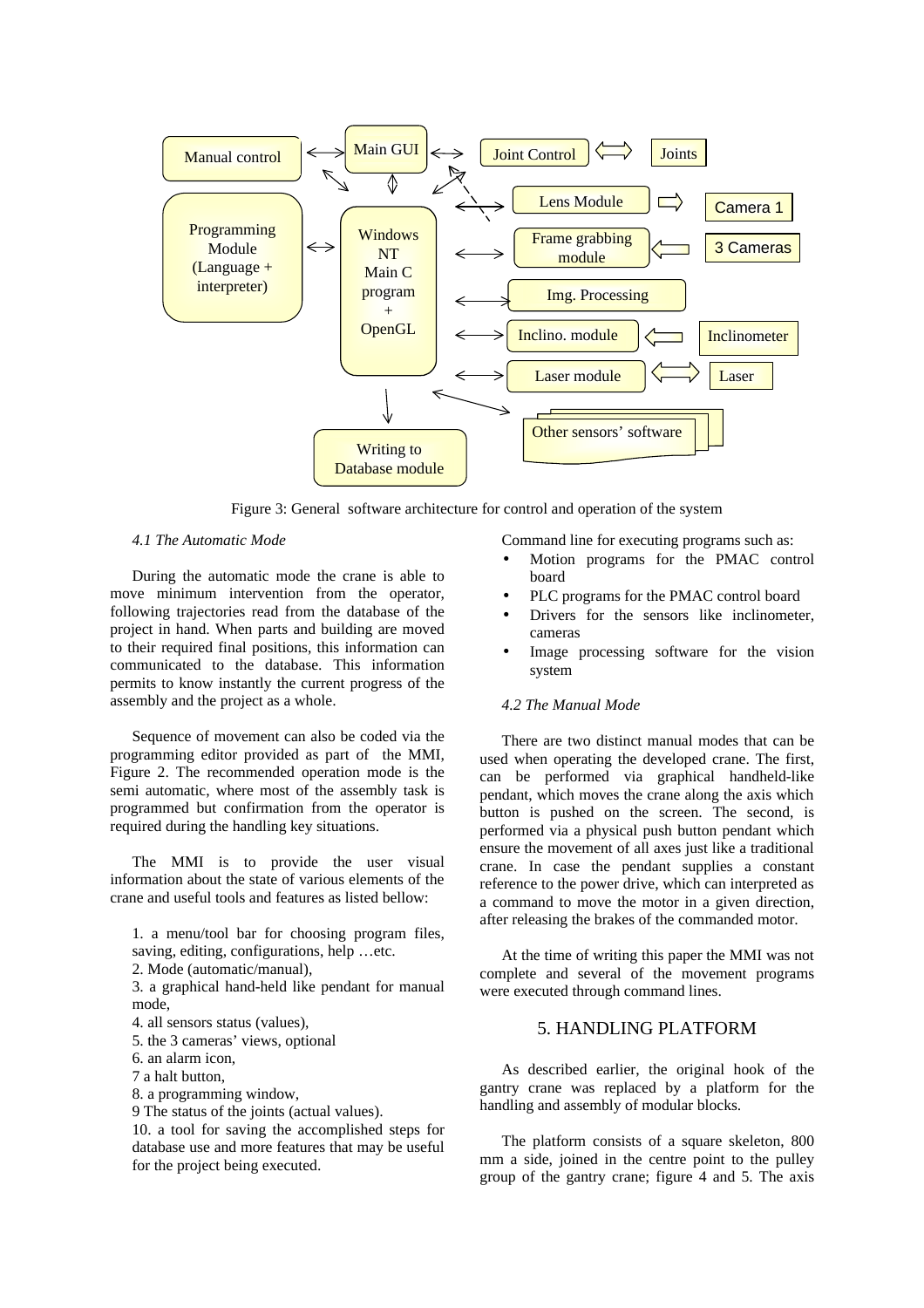joining the platform and the pulley group is designed to allow rotation for the later inclusion of controlled movement in this axis.



Figure 4: The Handling Platform drawing

Since the platform is developed for the handling of specifically designed and built elements such as the prefabricated building blocks (3D and 2D facade elements), it is equipped by adequate sensors and grasping tools.

The platform carries various female parts of autocentring conical connectors. When the platform is lowered on top of the modules to be handled, which carry the male side of those connectors, it adjusts automatically in the right position under its own weight.

The platform contains 16 electromagnets to capture the modules. They are uniformly distributed to avoid platform unbalance and to support the module weight. When these electromagnets are powered they attract the module. Then, the crane moves it to its corresponding location on the



Figure 5: The Handling Platform

structure of the building. Next, the module is lowered until the male connector in the floor platform and the female connector in the bottom of the module are connected.



Figure 6: Electromagnets and connectors in the platform base

The electromagnets are all powered together by DC voltage. The electromagnets in the perimeter of the platform are arranged to support the payload of 3D modules (single or double), while the electromagnets in the centre of the platform are arranged to support the payload of a 2D or vertical modules. Figure 6 shows 2 of the 16 electromagnets in base of the platform. When all electromagnets are powered, the platform is able to handle modules of up to 160 kg.

In addition to the conical connectors and electromagnets the platforms curries other sensors. There are 4 cameras fixed to the platform that can capture the images from under the platform and send them to the control PC for visualisation and control purposes. The inclinometer is also fixed on top of the platform in a central position to measure swinging angles.



Figure 7: Connectors geometry

The connectors, both male and female members were chosen of conical form to ensure the autocentring and compensation of small positioning errors between modules and between handling platform and the handled module during assembly operations.